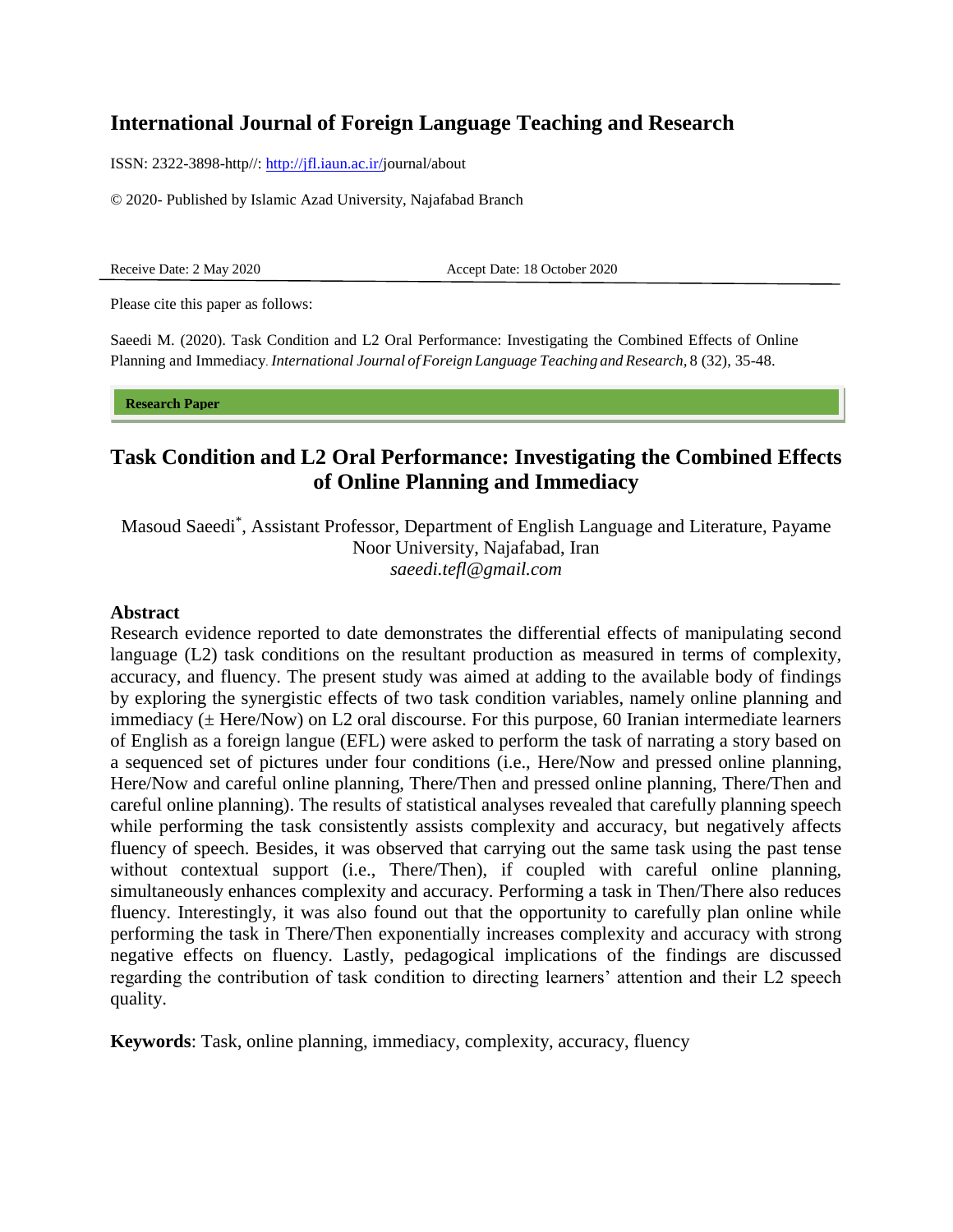#### **Introduction**

There has been considerable research in examining the effects of tasks and task conditions on second language (L2) performance. The extensive literature on tasks has focused, inter alia, on task type, and task characteristics. This strand of research has shown that there is a linkage between the existence of a clear structure in a task, the organization of information it contains, its familiarity and personal relevance and resultant L2 production in terms of its complexity, accuracy and fluency (see Wang & Skehan, 2014; Skehan & Shum, 2014;Tavakoli & Foster, 2008; Bui, 2014). The literature also abounds with research exploring the conditions under which tasks are carried out. In general terms, this line of research has been concerned with examining the effects of manipulating pre task, during task, and post task implementation conditions such as strategic planning, online planning, repetition, immediacy, and post task activities on the linguistic quality of resultant L2 output (see Ellis, 2009; Wang, 2014; Robinson, 1995; Foster & Skehan, 2013; Li, 2014; Bui, Ahmadian, & Hunter, 2019; Stroud, 2019).

In his comprehensive review of the literature on tasks and task conditions, Skehan (2016) comes to the conclusion that on the whole, the effects reported to date regarding task conditions have been more robust and significant than task characteristics. In the light of this evidence, an interesting question arises concerning whether and how task condition variables interact to influence the performance variables of complexity, accuracy, and fluency of L2 output. In order to address this issue, the present research sought to explore the combined effects of two during task conditions, namely, availability of careful online planning and contextual support while performing a narrative task. It needs to be acknowledged at the outset that though Gilabert (2007) examined planning and contextual support, his study included only pre-task planning and left the effects of careful online planning out of consideration. Thus, the present research aimed at adding to the available research findings on task condition by exploring the synergistic effects of online planning and immediacy  $(\pm \text{Here/Now})$  on EFL learners' oral performance as measured by its complexity, accuracy, and fluency. Given the centrality of complexity, accuracy, and fluency in developing 'functional proficiency' in L2 (Skehan & Foster, 1999, p. 116), it is essential to know how task conditions can be manipulated as pedagogical intervention tools to create optimum conditions for fostering gains in these performance areas.

#### **Literature Review**

#### **Online planning**

As an example of a during task condition, an increasing number of studies have focused on online planning. According to Ellis (2005), the distinction between careful online planning and pre-task planning is that whereas in the former learners are given enough time to plan their speech while carrying out a task, the latter allows language learners to plan what to say and how to put it prior to task performance (i.e., strategic planning). Alternatively, learners may be allowed to perform the same or slightly different task twice. In the case of task repetition then, learners' first performance is regarded as a kind of preparation for the subsequent performance. The study of planning has yielded a considerable sub-literature within task based research. In general terms, pre-task planning has been consistently associated with gains in complexity and accuracy. The results for accuracy, by contrast, have been less consistent (see Ellis, 2009 for a review). To account for the mixed results for accuracy, Ellis (2005) pointed to the need for investigating online planning.

The study of planning, be it pre-task or online, has been mostly premised on Levelt's (1989) model which captures speech production from a psycholinguistic perspective. In Leveltian terms, speech production is a process comprising three underlying stages, namely, the

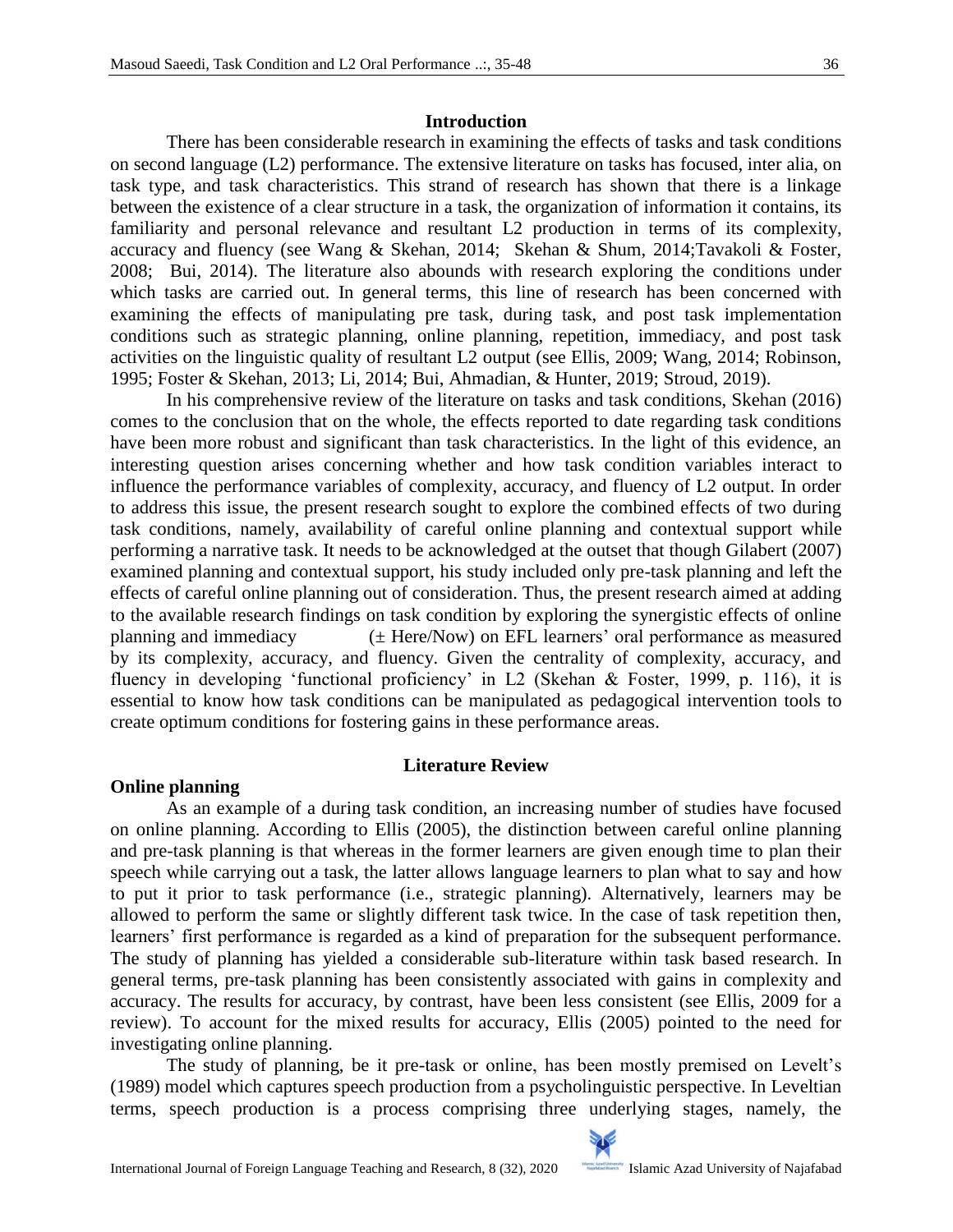conceptualizer, the formulator, and the articulator. In brief, the conceptualizer generates the speaker's intentions in the form of 'pre-verbal' message, the formulator retrieves the required lexical items and corresponding syntactic structures, and finally the articulator transforms these into overt speech. Levelt's model also incorporates a 'self-monitoring' processing component which observes and monitors speaker's internal speech. Based on this model, it has been hypothesized that whereas pre-task planning assists the conceptualization process, the opportunity to carefully plan speech online planning supports the formulator stage, resulting in greater accuracy.

Up till now, several studies have examined the influence of careful online planning on the quality of resultant L2 discourse. In their pioneering study, Yuan and Ellis (2003) compared the effects of pre-task strategic planning and careful online planning. Their findings revealed that whereas allocating L2 learners abundant time to plan their speech online made for enhanced complexity and accuracy, the opportunity to plan strategically made for enhanced fluency. The researchers also found that online planning did not inhibit fluency. Elsewhere, Ahmadian and Tavakoli (2011) investigated the combined effects of careful online planning and task repetition on the CAF of Iranian EFL learners. Regarding online planning, it was observed that this task implementation variable has positive effects on accuracy and complexity. These gains, however, compromised fluency.

Ahmadian, Tavakoli, and Vahid Dastjerdi (2015) explored the way task design, operationally defined in terms of the existence of a tight storyline in a narrative, interacted with careful online planning to affect the CAF triad. It was found that narrative type significantly mediates the effect of planning on different dimension of L2 speech. More specifically, they reported that the tightly structured narrative performed under careful online planning condition led to gains in all performance areas. It was also discovered that performing a loosely structured narrative under time pressure resulted in the lowest complexity, accuracy, and fluency scores. Ahmadian and Tavakoli (2014) studied the impact of careful online planning on quality of L2 oral output in terms of the CAF and also different types of self-repairs as indicators of the psychological mechanisms underlying planning. On the whole, the findings replicated the results of previous studies speaking to the positive impacts on complexity and accuracy. The qualitative analyses of participants' retrospective verbal reports also confirmed these findings as careful online planning condition was found to significantly affect the number and types of self-repairs EFL learners effectuated. More precisely, the results disclosed that careful online planners effectuated more error repairs (as a measure of accuracy) and fewer appropriacy and differentinformation errors.

Wang (2014) investigated of the underlying mechanisms of L2 speaking from a processing perspective. The experiment contained five types of planning and repetition conditions, each corresponding to different speech production stages. The participants were asked to perform a video-based narrative task under the following conditions: two forms of strategic planning, two forms of on-line planning, and task repetition. Having transcribed and coded the participants' speech samples, the researcher found that strategic planning enhanced complexity and fluency, suggesting that facilitating the conceptualization stage raised complexity and fluency. The researcher also reported that while online planning merely supporting the formulation stage did not increase speech complexity and accuracy, online planning together with pre-task planning did. More recently, Baleghizadeh and Nasrollahi (2017) conducted a research on the influence of strategic planning, online planning, and rehearsal on the CAF of low and intermediate EFL learners. The participants performed narrative tasks in three different conditions: the online planning only condition, combined strategic planning with online planning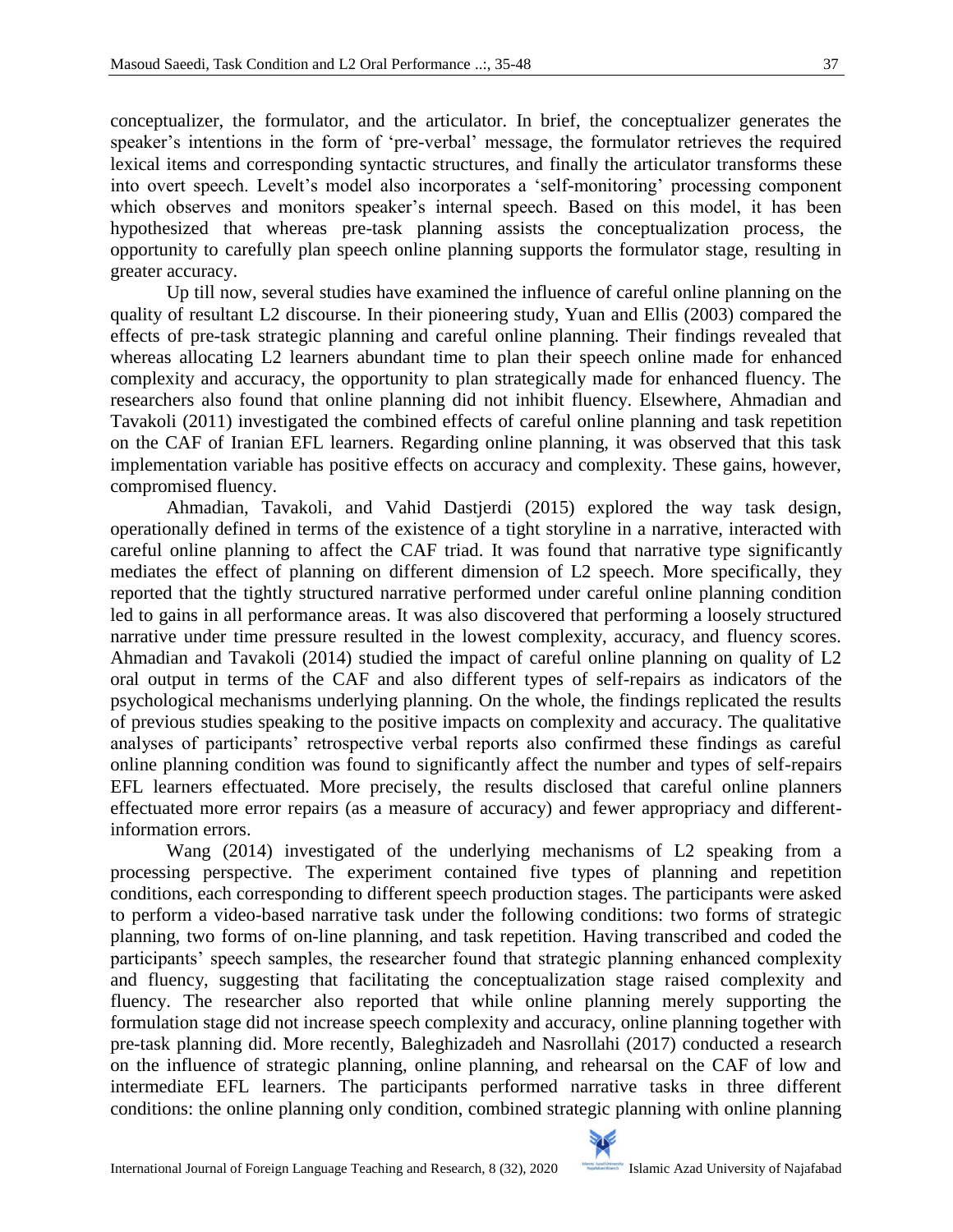and combined rehearsal with online planning. The outcomes indicated that rehearsal and strategic planning, when used in tandem, significantly affected fluency but not accuracy and complexity. Regarding the impact of proficiency, the researchers found out that the interaction between proficiency and the measure of complexity was significant.

In the most recent experiment, Saeedi (2020) examined the effects of simultaneous use of pre-task and online planning on the frequency and type of self-corrections Iranian EFL learners effectuated. Building on Kormos' (2006) taxonomy of self-repairs, the errors were conceptualized in terms of appropriacy (A), different information (D), and error (E) repairs. To this aim, the participants were asked to narrate a story developing in a sequenced set of picture prompts under four conditions: no planning, careful online planning only, pre-task planning only, and both careful online and pre-task planning. The results revealed that strategic planning yielded more instances of A- and D- repairs. Online planning was also associated with more cases of erepairs as the psycholinguistic correlate of linguistic accuracy. Interestingly, it was also found that online planning, when coupled with pre-task planning, led to more frequent use of all three types of errors as the psycholinguistic mechanisms underlying speech.

### **Immediacy (±Here/Now)**

The second during task condition option considered in the present research is immediacy. This variable is a component within Robinson's (2011) Cognition Hypothesis (CH) which was proposed to guide research into tasks and provide a rational for sequencing them in L2 programs based on task complexity. In doing so, Robinson makes task complexity the core construct, conceptualizing it in terms of three factors: complexity, condition, and difficulty. In effect, these factors constitute the components of his triadic componential framework (TCF) (Robinson, 2001). As such, research associated with this framework has investigated how the performance dimensions of complexity, accuracy, and fluency are developed, what interactional results performing collaborative tasks generate, and how individual differences mediate task-based L2 learning (Jackson, & Suethanapornkul, 2013). It needs to be pointed out that in the present study we only address the first group of the above-mentioned factors, i.e., complexity factors. In the TCF, these factors pertain to the intrinsic cognitive load of tasks (Robinson, 2011) and are classified into resource directing (e.g., ±Here/Now) and resource dispersing (e.g., planning) factors. It is hypothesized that manipulating task complexity along each of these categories leads to predictable effects on performance. As stated by Jackson and Suethanapornkul (2013), the essence of Robinson's argument is that increasing the cognitive load along the first group of variables directs language learners' attention to particular form-meaning mappings which in turn influences specific dimensions of performance. By contrast, manipulating the cognitive demands of tasks along the second group would guide attention to different dimensions of performance and deplete language learners' cognitive resources. By way of illustration, performing a task involving reference to objects and events dislocated in time and space (i.e., There/Then), is supposed to induce learners to access relevant L2 knowledge. Accordingly, research conducted in the light of the CH has manipulated the complexity of communicative tasks along such the resource-directing variables as  $\pm$  reasoning demands and  $\pm$  Here/Now to explore their impact on learners' performance.

Investigating the effects of increasing task complexity in terms of spatial or temporal displacement (±Here/Now) has been of interest to some researchers. In seminal study which prompted the development of Cognition Hypothesis, Robinson (1995) opreationalized the ±Here/Now dimension by asking the participants to carry out a narrative task under two conditions. Under the first condition (i.e.,+Here/Now) learners were asked to look at the pictures

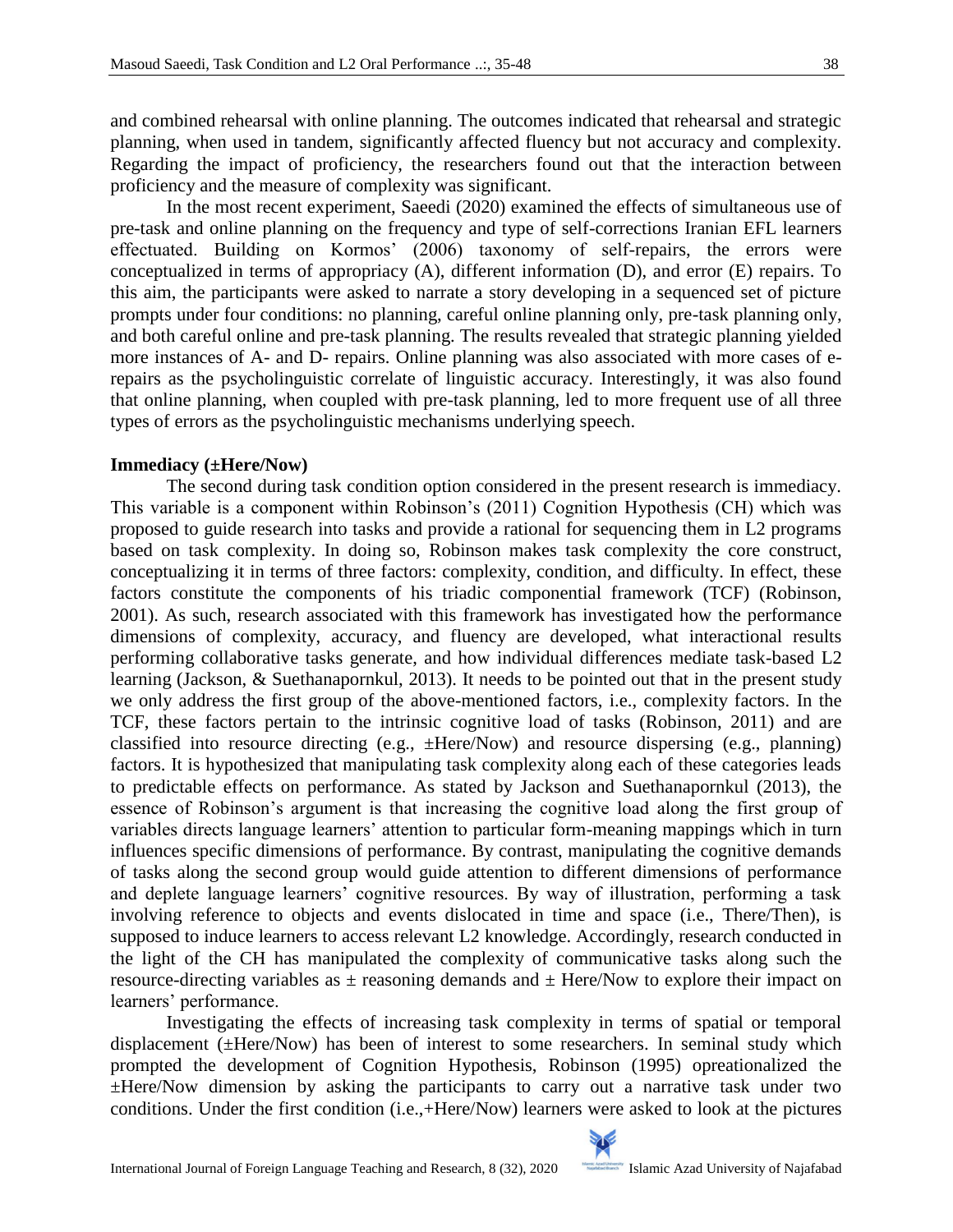and narrate the story in present tense. By contrast, in the -Here/Now condition they were required to recount the story based on the pictures in past tense without looking at them. He found that language produced under -Here/Now condition was significantly more accurate and complex but less fluent. In an Iranian EFL context, Rahimpour (1997) found that task performance in displaced, past time reference was less fluent but more accurate. The effects on complexity, however, failed to reach statistical significance. The results of Skehan and Foster (1999) showed that spatial and temporal displacement influenced the complexity of oral production. In that study, a group of participants were asked to simultaneously watch and recount a video (i.e., Here/Now and +contextual support). The second group was instructed to narrate the story after watching the video (i.e., There/Then and -contextual support). Results showed that narrating after watching enhanced complexity. By contrast, the results for accuracy were not significant.

Iwashita, Elder, and McNamara (2001) used a series of narrative tasks to see whether and how different task variables and performance conditions contributing to task difficulty influenced the CAF in participants' responses. The results for the implementation variable of immediacy showed that performing the more demanding task of narrating the stories in the past tense without contextual support led to increase in the accuracy of learners' output. Contrary to most of the studies which have analyzed oral production, Ishikawa (2007) studied the impact of immediacy on participants' written performance. The results displayed that L2 writing produced in Then/there condition was syntactically more complex and also more accurate in terms of English article use. Interestingly, results pointed to the positive impact of increasing tasks demands along the immediacy dimension (-Here/Now) on fluency.

Revez (2009) addressed the impact of  $\pm$  contextual support combined with of recasting on L2 morpho-syntactic development. The study involved comparison groups that differed in terms of (a) the availability of teacher's recasts while describing photos and (b) availability of contextual support (i.e., whether learners could see the photos while describing them or not). The control group only participated in the testing sessions. Results demonstrated that receiving recasts without viewing photos resulted in higher levels of performance compared with receiving recasts while viewing photos. It was also confirmed that those who viewed photos but did not receive recasts performed better than the ones who could not view photos and received no recasts. Finally, in a particularly relevant study, which motivated the present research, Gilabert (2007) crossed the variable of immediacy with pre-task, strategic planning. The researcher hypothesized that narrating picture stories in Then/There would reduce fluency but would have a beneficial effect on the complexity and accuracy of L2 speech. The results showed that narrating tasks in the Here/Now generated in more fluent speech in comparison with doing the same task in the There/Then under planned conditions. The same effect was observed when planning time was allowed which caused learners to produce more fluent discourse when producing narratives in Here/Now than when generating the same type of discourse in There/Then. The results for complexity failed to reach statistical significance. As for accuracy, it was shown that whereas providing pre-task planning time did not significantly influence learners' accuracy, narrating stories in Then/There had a considerable, positive effect on this measure.

As the above review reveals, despite a number of studies analyzing the effects of careful online planning and immediacy on the CAF, fundamental issues, such as the interaction between these two task condition variables still remain. In fact, though an earlier research (i.e., Gilabert, 2007) simultaneously investigated strategic planning and immediacy, no experimentation to date has concerned itself specifically with the combined effects of careful online planning and immediacy on EFL learners' oral output. Therefore, on the basis of the theoretical and empirical issues discussed earlier, the present study sought to examine the impact of careful online

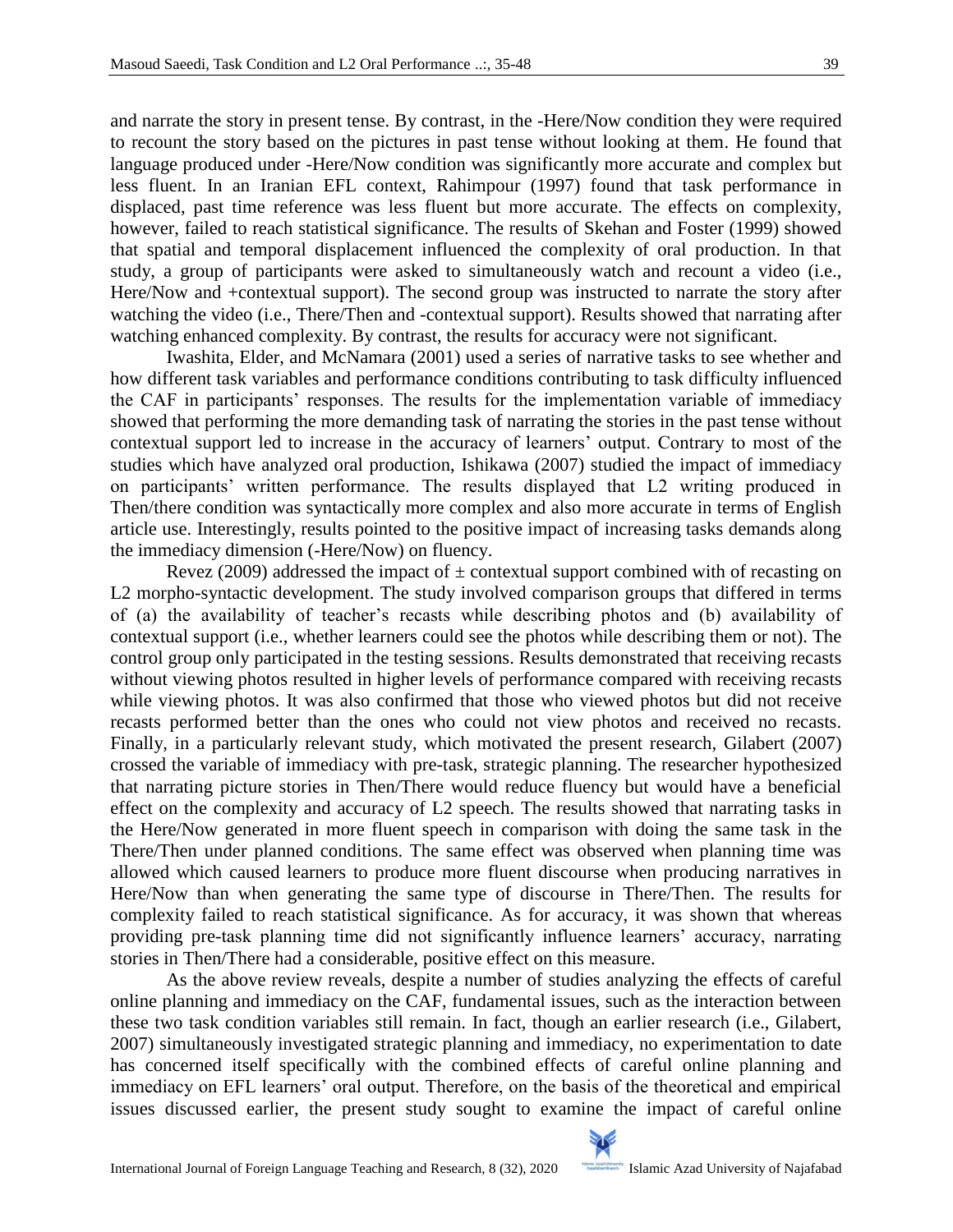planning on L2 speech produced in Here/Now and There/Then. Thus, the following question guided the investigation:

Q. What are the combined effects of online planning and immediacy on the complexity, accuracy, and fluency in EFL learners' oral output?

# **Methodology**

The study was conducted using a between-groups design. As such, each participant was asked to perform the task under only one of the performance conditions explained below. The independent variables were immediacy and online planning and the dependent variables were complexity, accuracy, and fluency of speech.

# **Participants**

**Design**

The study involved sixty participants (n=60) who were selected from among 93 Iranian EFL learners in a language institute in Isfahan, Iran. Based on the results of a placement test they had taken at the institute, the learners had been assigned to the intermediate level. Even so, to make sure of their homogeneity, they were asked to take Oxford Placement Test (OPT). The scoring of the test was based on a scale of 100 points and the obtained scores ranged from 44 to 57 (*M*=53) which confirms the participants' homogeneity in terms of proficiency. To control for the effects of testing context on accuracy results, they were reassured that their performance on the task would be used only for research purposes and would not be used as a basis for their final achievement testing. It should be noted that to take into account ethical considerations in research, the learners were asked to sign written consent forms prior to data collection.

# **Instrument**

In order to collect samples of participants' speech a narrative task was used. The task involved retelling a story delineated through a set of sequenced pictures. The story the learners were presented with revolved around a train passenger and a pickpocket. The passenger gets on the train while the pickpocket tails him into a cabin where he hangs his coat on a peg, takes a seat and starts reading a newspaper. The pickpocket takes a seat facing the passenger, lights a cigarette, and closely watches him. In a little while, the passenger falls asleep and the pickpocket takes the chance to slip a wallet from the passenger's hanging coat and dashes off. The major reason for using a narrative task was that it has been extensively used in previous task-based studies and therefore was more likely to yield comparable results. Thus using a picture-story task in the present experimentation facilitates comparison. Besides, given that narratives are monologic tasks, the output they elicit is not affected by interactional variables. A pilot study involving intermediate learners confirmed that they had no difficulty performing the narrative task.

# **Procedures**

Since the study was based on a between-groups design, each participant completed the above task under only one of the following performance conditions:

# **Here/Now under pressed online planning condition (HN/POP)**

The operationalization of immediacy followed Robinson (1995) who defines Here/Now in terms of context supported speech produced in the present tense. Thus, under this performance

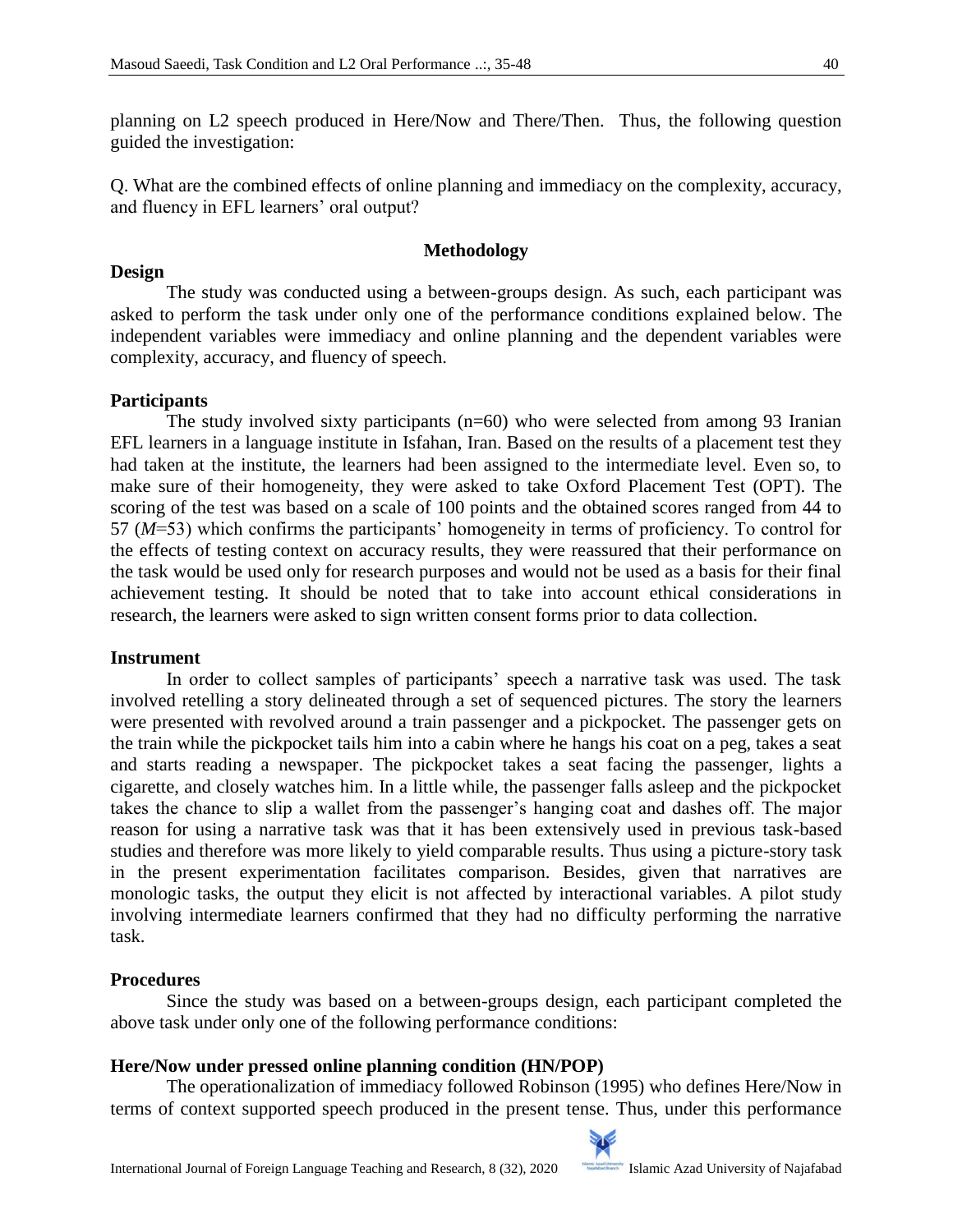condition, each participant was given only thirty seconds to view the pictures and recount the story in the present tense within 3 minutes while looking at the pictures. Following Yuan and Ellis (2003), the researcher took the latter measures to control for the effects for pre-task strategic and careful online planning, respectively.

## **Here/Now under careful online planning condition (HN/COP)**

Participants who performed under this condition were allowed ample time to effectuate careful online planning while looking at the pictures and recounting the story in the present tense. As with the previous condition, it was decided to provide them with only thirty seconds before task performance to prevent them from doing pre-task, strategic planning.

### **There/Then under pressed online planning condition (TT/POP)**

Based on Robinson's (1995) operationalization of There/Then, performance under this condition involved participants retelling the story developing in the pictures in the past tense without looking at them, while having thirty seconds to look at the pictures and three minutes to complete the task.

### **There/Then under careful online planning condition (TT/COP)**

Under this performance condition, each participant was asked to use the past tense to narrate the story without being allowed to look at the pictures. As with all conditions, the effect of pre-task planning was controlled for by allotting only thirty seconds to see the pictures. Unlike the previous condition, however, learners were given enough time to carefully plan their speech online.

Having recorded the data collected under the above conditions, the researcher transcribed and analyzed them. It should be mentioned that to ensure reliability of coding, an experienced colleague was asked to analyze ten percent of the transcript, yielding an interrater reliability coefficient of 0.86 which confirmed reliable data analysis.

#### **Performance measures**

To be able to capture the multicomponential nature of L2 proficiency, most of the related task-based studies have attempted to develop theoretical and methodological frameworks which make possible analyzing learners' performance in terms of complexity, accuracy, and fluency (see Suzuki & Kormos, 2019, for an updated review). Consequently, using such measures makes possible comparisons with the outcomes of the present literature. The following measures were used to tap participants' performance:

# **Complexity**

This aspect of performance was defined in terms of syntactic complexity and syntactic variety. Syntactic complexity was calculated as the ratio of clauses to AS units in each participant's speech. AS unit is defined as "a single speaker's utterance consisting of an independent clause, or sub-clausal unit, together with any subordinate clause(s) associated with either." (Foster, Tonkyn, &Wigglesworth, 2000, p.365).

The following examples, cited from Foster et al. (p. 366), exemplify AS units and associated clauses:

●[I have no opportunity to visit] (one clause, one AS unit)

● [It is my hope / to study crop protection] (two clauses, one AS unit)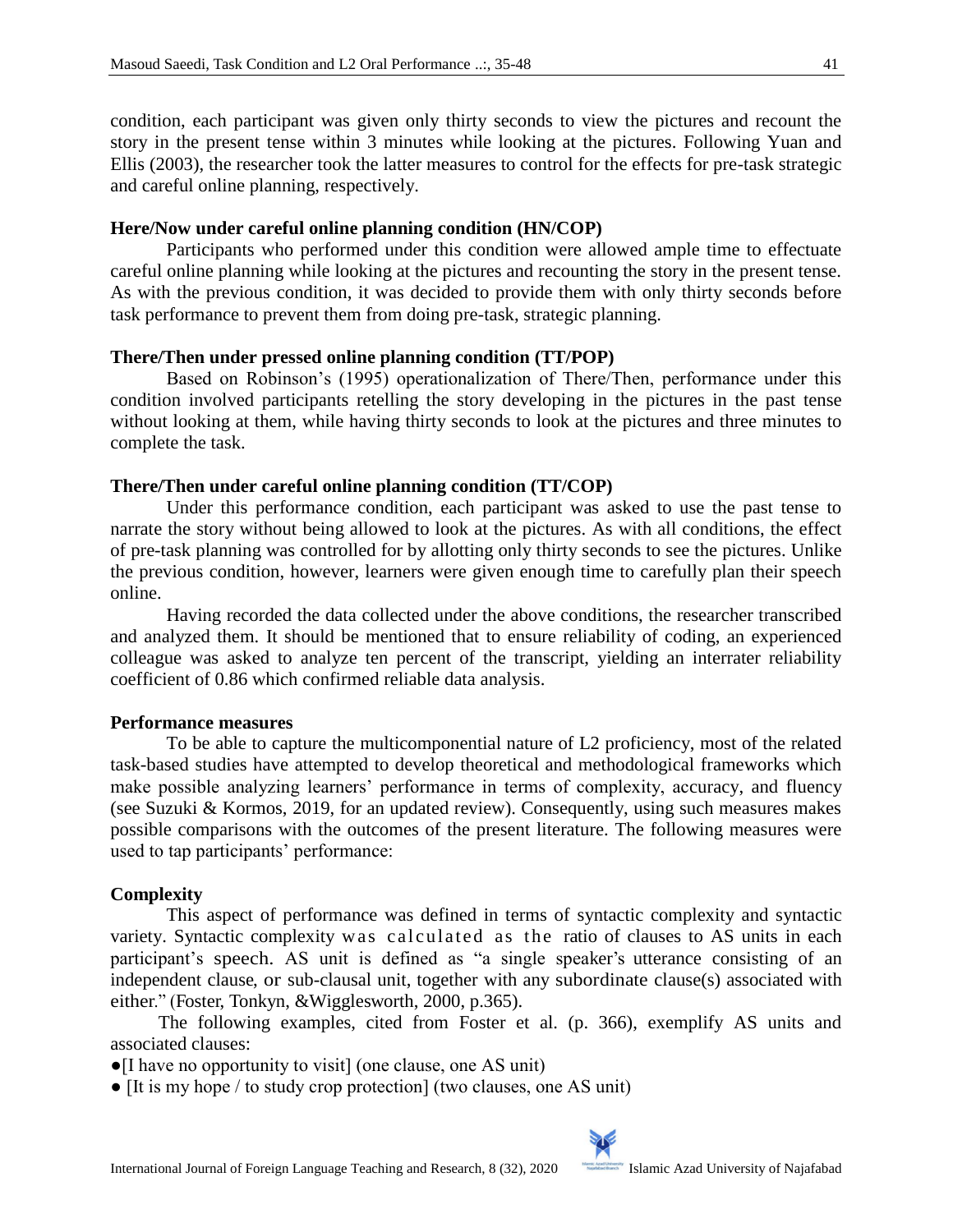Syntactic variety pertains to the total number of different grammatical verb forms spotted in each participant's speech. It should be mentioned that the analysis of syntactic variety also included tense and modality.

#### **Accuracy**

This dimension of production was measured through error-free clauses and correct verb forms. The first measure was calculated in terms of the percentage of error-free clauses to the whole number of clauses. Syntactic, morphological, and lexical errors were taken into consideration.

Correct verb forms was calculated in terms of the percentage of all verbs that were used correctly in terms of tense, aspect, modality, and subject verb agreement.

### **Fluency**

Rate A and Rate B were used to tap participants' fluency of speech. Rate A refers to the number of syllables within each narrative divided by the total number of seconds taken to complete the task and multiplied by 60.

Rate B was the same as rate A excluding all syllables, words, and phrases that were repeated, reformulated, or replaced.

It needs to be pointed out that all measures were calculated manually and no software was run.

### **Data analysis**

After data collection and segmentation, the researcher ran ANOVAs and subsequent Scheffe post-hoc analysis to establish the significance and locations of mean accuracy, complexity, and fluency differences across the four performance conditions elaborated above. Prior to running ANOVAs, assumption testing was carried out to check the suitability of the data for this statistical analysis. It should be pointed out that given the number of groups and dependent variables, MANOVA might be deemed a more appropriate statistical tool; however, it was decided to use ANOVA because MANOVA is more difficult to interpret and less powerful than ANOVA (Tabachnik & Fidell, 1996). Besides, convincing empirical evidence for MANOVA is limited (Ellis & Yuan, 2005).

#### **Results**

This research was aimed at studying the effects of engaging EFL learners in careful online planning while performing a narrative task in ±Here/Now on the CAF of their oral discourse. In this section the results for complexity, accuracy, and fluency of participants' performance elicited under different performance conditions are presented.

| <b>Table</b> 1. Descriptive blanshes for Complexity, Heelingey and I theney |                  |              |                               |             |  |
|-----------------------------------------------------------------------------|------------------|--------------|-------------------------------|-------------|--|
|                                                                             | Mean (SD)        |              |                               |             |  |
|                                                                             | HN/POP           | HN/COP       | TT/POP                        | TT/COP      |  |
| C/AS                                                                        | $1.038$ $(.020)$ | 1.102(.028)  | 1.050(.021)                   | 1.165(.106) |  |
| <b>DGV</b>                                                                  | 6.62(1.17)       | 7.86(1.11)   | 7.39(.874)                    | 9.19(1.44)  |  |
| Correct clauses                                                             | 20.06(2.86)      | 29.21 (1.07) | 29.05(1.69)                   | 31.49(2.01) |  |
| Correct verbs                                                               | 24.97 (2.88)     | 27.29(2.05)  | 27.04(1.71)                   | 29.67(1.86) |  |
| Rate A                                                                      | 49.73 (1.21)     | 48.22(1.2)   | 48.19 $(1.67)$ 46.64 $(1.47)$ |             |  |

**Table** 1. *Descriptive Statistics for Complexity, Accuracy and Fluency*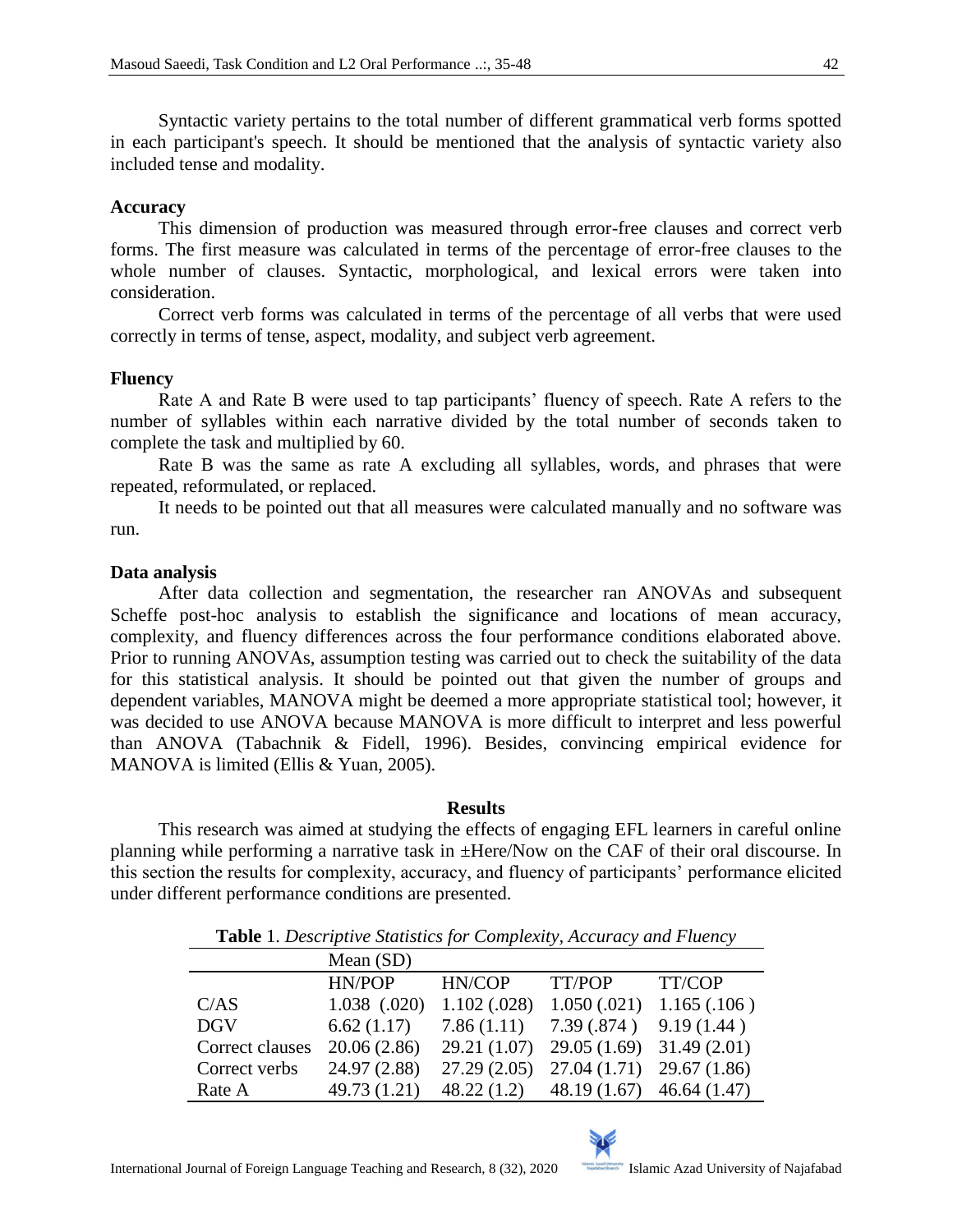| Rate B                                                                            | $45.65(1.28)$ $43.72(1.49)$ $43.78(2.35)$ $41.84(1.67)$ |  |  |
|-----------------------------------------------------------------------------------|---------------------------------------------------------|--|--|
| Notes: C/AS= Ratio of clauses to AS units; DGV= Different grammatical verbs used. |                                                         |  |  |

| <b>Table 2.</b> Statistics for ANOVAs and Post-hoc Scheffe Tests |         |      |                                                  |               |         |         |         |
|------------------------------------------------------------------|---------|------|--------------------------------------------------|---------------|---------|---------|---------|
| Measure                                                          | F value | Sig. | <b>Locations of Significant Mean Differences</b> |               |         |         |         |
|                                                                  |         |      |                                                  | HN/POP TT/POP | HN/POP  | HN/COP  | HN/POP  |
|                                                                  |         |      | HN/COP                                           | TT/COP        | TT/POP  | TT/COP  | TT/COP  |
| C/AS                                                             | 15.278  | .000 | $.036*$                                          | $.000*$       | .961    | $.036*$ | $.000*$ |
| <b>DGV</b>                                                       | 12.771  | .000 | $.047*$                                          | $.001*$       | .364    | $.029*$ | $.000*$ |
| Correct clauses                                                  | 12.088  | .000 | .046*                                            | $.018*$       | .074    | $.030*$ | $.000*$ |
| Correct verbs                                                    | 11.742  | .000 | $.045*$                                          | $.018*$       | .090    | $.038*$ | $.000*$ |
| Rate A                                                           | 12.125  | .000 | $.041*$                                          | $.034*$       | $.040*$ | $.033*$ | $.000*$ |
| Rate B                                                           | 11.822  | .000 | $.037*$                                          | $.035*$       | $.046*$ | $.044*$ | $.000*$ |

| Table 2. Statistics for ANOVAs and Post-hoc Scheffe Tests |  |  |  |
|-----------------------------------------------------------|--|--|--|
|-----------------------------------------------------------|--|--|--|

\*Mean difference is significant the .05 level

# **Complexity**

With regard to the measures of complexity, the descriptive and inferential statistics reported in Table 1 and Table 2 indicate that in general, mean complexity differences across performance conditions were statistically significant (*p*= 0.000). To specify the exact locations of differences, post-hoc Scheffe test was run the results of which showed that those participants who narrated the picture story under planned condition produced more complex speech in comparison with their counterparts who carried out the same task without the opportunity to plan their speech online (*p*< 0.05). More precisely, planned speech in both Here/Now and There/Then was more complex in terms of ratio of clauses to AS units and different grammatical verbs used. With respect to the impact of immediacy on the measures of complexity, the outcomes reported in Table 2 suggest that, performing the task in Then/There produced more complex speech only when coupled with careful online planning. In other words, whereas participants in the TT/COP group produced more complex speech than their peers in the HN/COP group ( $p=0.036$ ;  $p=$ 0.029), the mean difference between the HN/POP and TT/POP groups failed to reach statistical significance ( $p$ > 0.05). Thus, whether immediacy affects complexity is dependent on the provision of planning time.

# **Accuracy**

Results for the measures of accuracy were almost similar to the ones obtained for complexity. As displayed in Table 2, careful online planning induced language learners to generate higher levels of accuracy. Specifically, the results of Scheffe test confirmed that planners in both HN/COP and TT/COP groups produced more accurate speech than those who performed in HN/POP and TT/POP groups  $(p< 0.05)$ . Therefore, online planning consistently results in more accurate L2 production. Concerning the influence of immediacy on the accuracy, the results of inferential statistics set out in Table 2 suggest that producing L2 speech in There/Then in tandem with the opportunity to carefully plan online brings about gains in accuracy. Thus, whereas there were significant mean accuracy differences between the HN/COP and TT/COP groups ( $p= 0.30$ ;  $p= 0.38$ ), the mean differences between the HN/POP and TT/POP groups was insignificant ( $p= 0.74$ ;  $p= 0.90$ ). Hence, it can be deduced that the impact of immediacy on accuracy of L2 speech is mediated through planning.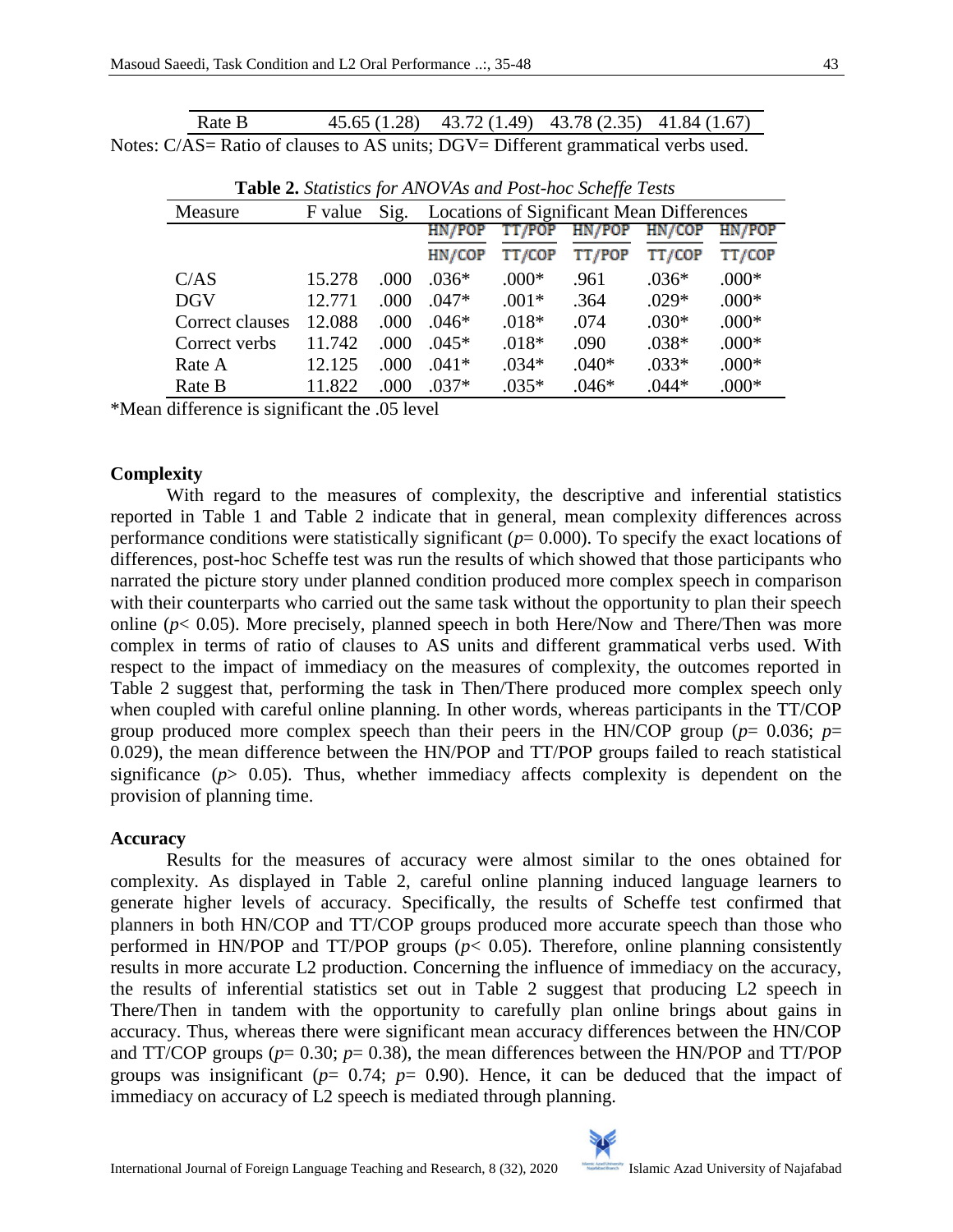#### **Fluency**

The results pertaining to the measures of fluency displayed in Table 2 also point to differences across groups. Generally speaking, the findings show that carefully planned speech is less fluent than the unplanned discourse. To be more specific, statistical analyses revealed that the estimated means related to the rate of speech generated in HN/COP and TT/COP groups is significantly lower than the HN/POP and TT/POP groups, respectively  $(p< 0.05)$ . So, it can be concluded that careful online planning while performing a task consistently exerts negative effects on fluency. As for the effects of immediacy on fluency, the comparison of mean fluency across groups indicated that participants in the HN/POP produced less fluent language than those in the TT/POP groups  $(p= 0.40; p= 0.46)$ . Comparing the performances of the HN/COP and TT/COP groups yielded the same results ( $p= 0.33$ ;  $p= 0.44$ ). Hence, based on the findings, it can be posited that in both planned and unplanned conditions, displaced, past time reference without contextual support (i.e., There/Then condition) contributes to a significant decrease in fluency of L2 speech.

The outcomes relating to the combined effects of immediacy and careful online planning on the CAF are particularly interesting. A careful examination of the statistics displayed in Table 2 reveals that, compared with the HN/POP group, participants in the TT/COP group produced significantly more complex as well as accurate speech  $(p= 0.000)$ . By contrast, the effects on fluency were detrimental. Therefore, allowing language learners to carefully plan their speech while narrating the story in the past tense without contextual support gives rise to positive effects on both complexity and accuracy at the expense of fluency. This finding is of theoretical significance which will be discussed in the following section.

#### **Discussion**

In this study, the researcher investigated the way two task condition variables, namely, careful online planning and immediacy (±Here/Now) interact to influence EFL learners' complexity, accuracy, and fluency of speech. For this purpose, participants' performances elicited under four different conditions were compared and contrasted. Overall, the results pointed to significant mean differences across the four conditions. Below, the observed differences are discussed with reference to relevant theory and research evidence.

The findings regarding the measures of complexity pointed to consistent positive effects for careful online planning on syntactic complexity and syntactic variety of L2 speech. In other words, in both HN and TT conditions, the opportunity to carefully plan speech enhances complexity. The beneficial influence of online planning on complexity is consistent with the results previously reported by Ahmadian and Tavakoli (2011), Yuan and Ellis (2003), and Ellis and Yuan (2005). From of theoretical point of view, it seems plausible to argue that giving learners sufficient time to plan their speech online enables them to access their *rule-based* L2 knowledge (Skehan 1998, as cited in Ahmadian et al., 2015) which incorporates syntactic rules through which the learner manages to apply his cutting edge linguistic knowledge, hence more complex production. As for the influence of immediacy on the measures of complexity, the findings revealed that displaced, decontextualized performance condition (There/Then) enhances complexity. However, this increase in complexity was statistically significant only when the There/Then condition was coupled with the provision of careful online planning. This outcome upholds a principal claim made in the Cognition Hypothesis according to which increasing task complexity along the resource directing dimension (e.g., ±Here/Now) simultaneously boosts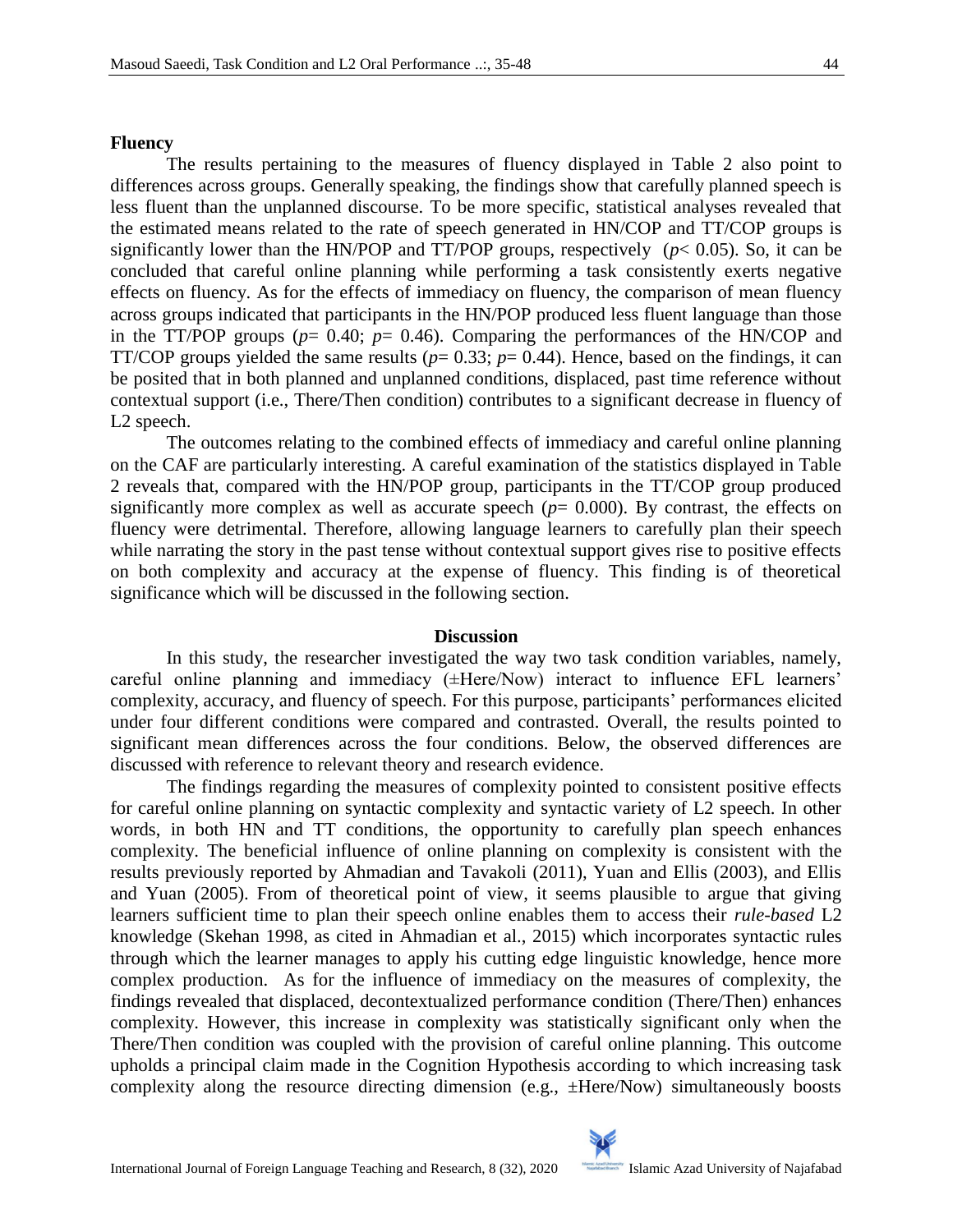complexity and accuracy if the task is kept simple along the resource dispersing dimension (e.g., online planning).

The findings relating to the accuracy show a pattern similar to that of complexity. As for the influence of online planning, the results suggested that under both Here/Now and There/Then conditions, online planning positively contributed to accuracy. This strong effect of online planning on accuracy replicates earlier research evidence (Ahmadian & Tavakoli, 2011, 2014; Yuan & Ellis, 2003) and accords with Wendel (1997) who argues that learners' accuracy of performance is a function of what they plan online. Building on Skehan's (1998) Dual-mode system Hypothesis, it might be reasoned that having abundant time to plan their speech while performing a task, enables learners to access their *rule-based* system of L2 which, contrary to *exemplar-based* system, needs more time and attention to access. An alternative explanation is that producing speech under no time pressure gives the learners enough processing time to resort to their explicit L2 knowledge and *formulate* their message more attentively, which in turn manifests itself in enhanced accuracy (Ahmadian et al., 2015). On the other hand, the influence of immediacy on accuracy of speech seems to be mediated through planning. Precisely, though speaking in There/There enhances accuracy, the difference is of statistical significance only when this performance condition is allied with careful online planning. The positive effect of displaced past time reference on the accuracy of task-based performance chimes with earlier results presented by Rahimpour (1997), Gilabert (2007), and Iwashita et al. (2001). The observed effects for the measure of accuracy are in line with the prediction of Cognition Hypothesis according to which making a task more demanding in terms of resource directing dimension (e.g., ±Here/Now) makes for simultaneous gains in accuracy and complexity if it is made easier along the resource dispersing dimension (e.g., planning). Thus, whether speaking in the past tense without having access to contextual support leads to joint increase in accuracy and complexity depends on the provision of careful online planning.

With respect to fluency, a different picture emerged. As for the variable of online planning, it was observed that carefully planning speech while performing a task, causes strong negative effects on the fluency of output. The results were the same for both HN/COP and TT/COP. In other words, online planning consistently decreases fluency and its effects are not mediated through the availability of contextual support or time reference. The contribution of online planning to dysfluency of L2 speech accords with Ahmadian and Tavakoli (2011) and runs counter to Yuan and Ellis (2003). Though Yuan and Ellis (2003) observed a decrease in fluency caused by engaging in careful online planning, the amount was not of statistical significance. However, Ahmadian and Tavakoli (2011) reported a considerably significant degree of dysfluency. These researchers ascribed this outcome to the fact that online planning probably induces the learners to resort to their rule-based system of L2. Given that using rule-based system involves retrieving explicit linguistic knowledge from long-term memory, their attention is directed towards retrieving explicit knowledge. As a result, they cannot process meaning appropriately and fluency is negatively affected (Ahmadian &Tavakoli, 2011).

Lastly, the results pertaining to the combined effects of immediacy and online planning on the CAF constitute the major contribution the current study makes to the available body of research findings. As was alluded to above, compared with the HN/POP group, participants in the TT/COP group produced significantly more complex as well as accurate speech (*p*= 0.000). The effects on fluency, however, were detrimental. In fact, allowing language learners to carefully plan their speech while narrating the story in the past tense without contextual support gives rise to positive effects on both complexity and accuracy at the expense of fluency. Interestingly, compared with the other task conditions, the TT/COP performance condition generated the

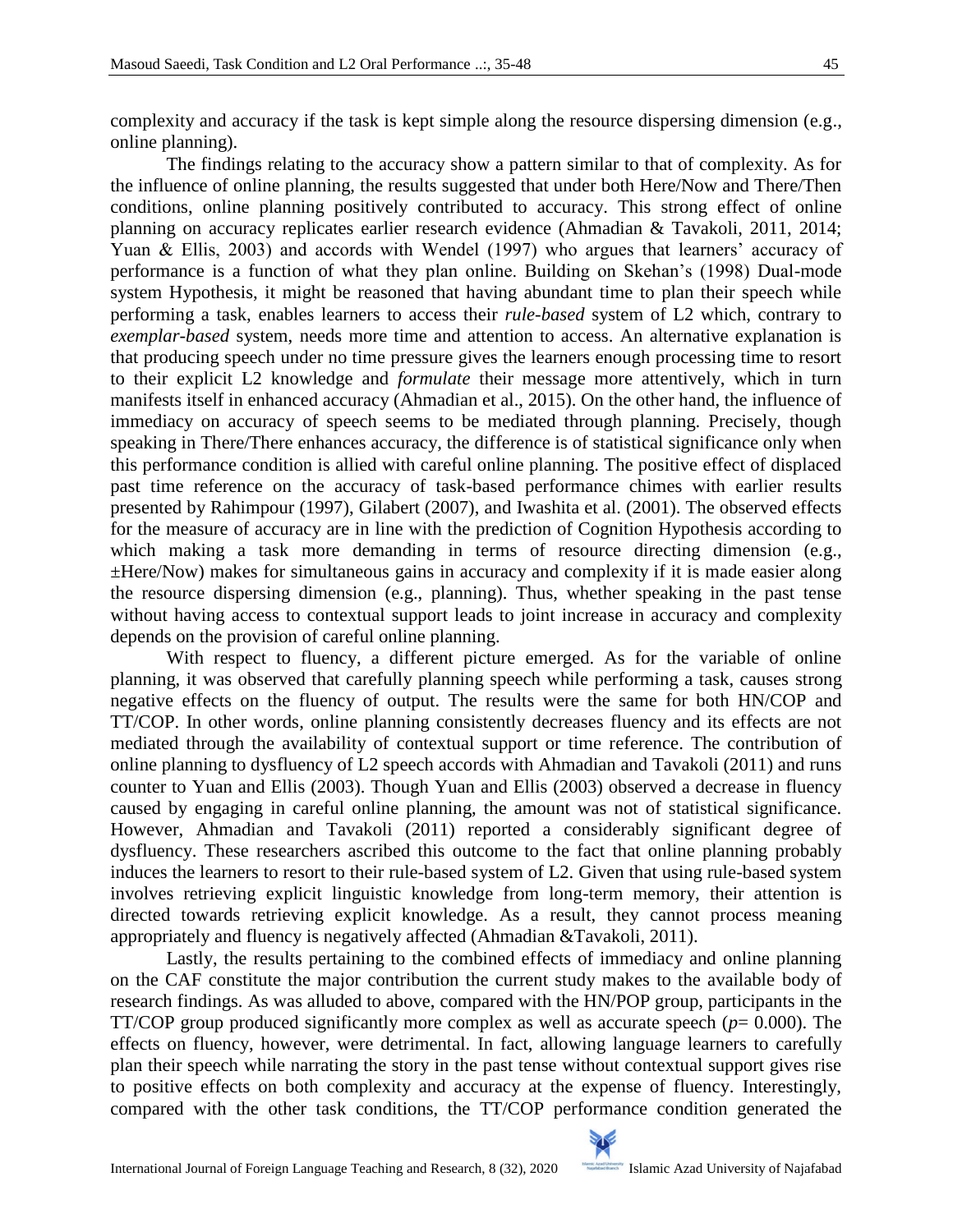highest amounts of complexity and accuracy and the lowest degree of fluency. This noteworthy finding can be explained in the light of Skehan's (1998) Trade-off Hypothesis based on which humans' attentional capacity is limited and, as a result, learners cannot simultaneously channel their attention to different aspects of their performance. As a consequence, a trade-off is involved, where focusing on aspects of form (i.e., complexity and accuracy) would lead to detrimental effects on aspect of meaning (i.e., fluency). Taking into account this assumption, one could argue that the synergistic effects of careful online planning and There/Then performance condition would provide an optimal focus *focus-on-form* context (Batstone, 2005), where learners engage in more controlled processing by primarily concentrating on carefully formulating and articulating their speech. This exponential increase in complexity and accuracy, however, is achieved to the detriment of fluency.

#### **Conclusion**

This research presented an investigation into the combined effects of two task condition variables, namely, online planning and immediacy on complexity, accuracy, and fluency in the oral performance of Iranian EFL learners. The results suggested strong positive effects of online planning on accuracy and complexity and accuracy and a negative effect on fluency. The findings regarding the effects of immediacy showed that in comparison with the Here/Now condition, performing a task in There/Then makes for gains in accuracy and complexity and lower degrees of fluency. However, these effects seem to be mediated through planning. Thus, whether performing the more demanding task of narrating the picture story in the past tense without contextual support results in simultaneous gains in complexity and accuracy depends upon the provision of planning time. The most significant finding of the study was that providing learners with the opportunity to carefully plan while performing the task in the past tense without being allowed to look at the pictures (i.e., the TT/COP condition) leads to exponential increases in complexity and accuracy and the lowest degree of fluency. The above findings are of pedagogical significance in that they point to the efficacy of planning and immediacy as two task condition options which language instructors can manipulate to foster a focus on formal aspects of language in the context of task-based meaningful language use. This allows them to address one of the most serious criticisms leveled against the use of tasks, i.e., focusing on meaning to the exclusion of form. It is hoped that future research will examine the effects of manipulating these task condition variables on different types of tasks and learners at different proficiency levels as it is not inconceivable that replicating this study might reveal different results.

#### **References**

Ahmadian, M.J., & Tavakoli, M. (2011). The effects of simultaneous use of careful online planning and task repetition on accuracy, fluency, and complexity of EFL learners' oral production. *Language Teaching Research*, *15*, 35-59.

Ahmadian, M. J., & Tavakoli, M. (2014). Investigating what second language learners do and monitor under careful online planning conditions. *Canadian Modern Language Review, 70*, 50-75.

Ahmadian, M.J., Tavakoli, M., & Vahid Dastjerdi, H. (2015). The combined effects of online planning and task structure on complexity, accuracy, and fluency of L2 speech. *The Language Learning Journal, 43*, 41-56.

Baleghizadeh, S., & Shahri, M.N.N. (2017). The effect of online planning, strategic planning and rehearsal across two proficiency levels. *The Language Learning Journal, 45*, 171- 184.

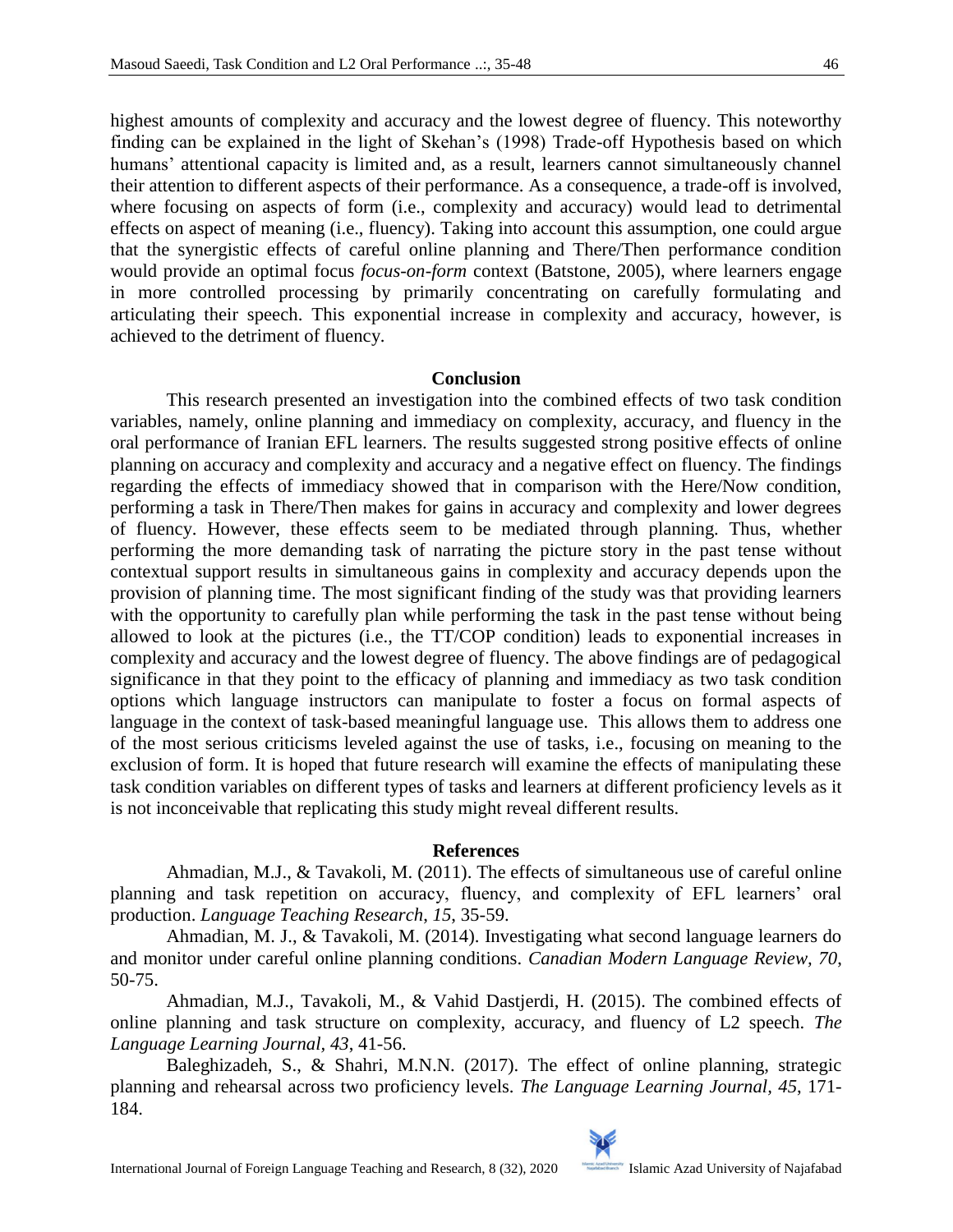Batstone, R. (2005). Planning as discourse activity: A sociocognitive view. In R. Ellis (Ed.), Planning and task-performance in a second language (pp. 277-295). Amsterdam, Netherlands: John Benjamins.

Bui, H. Y. G. (2014). Task readiness: Theoretical framework and empirical evidence from topic familiarity, strategic planning, and proficiency levels. In P. Skehan (Ed.), *Processing perspectives on task performance* (pp. 63-94). Amsterdam, The Netherlands: John Benjamins.

Ellis, R. (2005). Planning and task-based performance in a second language. In R. Ellis (Ed.), *Planning and task-Based performance* (pp. 3-34). Amsterdam: John Benjamins.

Ellis, R. (2009). The differential effects of three types of task planning on fluency, complexity, and accuracy in L2 oral production. *Applied Linguistics, 30*, 474-509.

Ellis, R., & Yuan, F. (2005). The effects of careful within-task planning on oral and written task performance. In R. Ellis (Ed.), *Planning and task performance in second language*  (pp. 167-92). Amsterdam: John Benjamins.

Foster, P., A. Tonkyn, & G. Wigglesworth. (2000). Measuring spoken language: A unit for all reasons. *Applied Linguistics, 21*, 354-375.

Foster, P., & Skehan, P. (2013). The effects of post-task activities on the accuracy of language during task performance. *Canadian Modern Language Review, 69*, 249-273.

Bui, G., Ahmadian, M.J., & Hunter, A. M. (2019). Spacing effects on repeated L2 taskperformance, *System.*doi: https://doi.org/10.1016/j.system.2018.12.006.

Gilabert, R. (2007). The simultaneous manipulation of task complexity along planning time and +/- Here-and-Now: Effects on L2 oral production. In M. P. Garcia Mayo (Ed.), *Investigating tasks in formal language learning (pp. 136-156). Clevedon: Multilingual Matters.* 

Ishikawa, T. (2007). The effect of manipulating task complexity along the [±here-andnow] dimension on L2 written narrative discourse. In M. P. Garc´ıaMayo (Ed.), *Investigating tasks in formal language learning* (pp. 136-156). Clevedon, UK: Multilingual Matters.

Iwashita, N., McNamara, T., & Elder, C. (2001). Can we predict task difficulty in an oral proficiency test? Exploring the potential of an information processing approach to task design. *Language Learning, 21*, 401- 436.

Jackson, D. O., & Suethanapornkul, S. (2013). The cognition hypothesis: A synthesis and meta-analysis of research on second language task complexity. *Language Learning, 63*(2), 330- 367.

Kormos, J. (2006). *Speech production and second language acquisition*. London: Lawrence Erlbaum.

Levelt, W. (1989). *Speaking: From intention to articulation*. Cambridge, MA: MIT Press.

Li, Q. (2014).Get it right in the end: The effects of post-task transcribing on learners' oral performance. In P. Skehan (Ed.), *Processing perspectives on task performance*. Amsterdam, (pp. 129-154). The Netherlands: John Benjamins

Rahimpour, M. (1999). Task complexity and variation in interlanguage. In N. O. Jungheim & P. Robinson (Eds.), *Pragmatics and Pedagogy: Proceedings of the 3rdPacific Second Language Research Forum* (pp. 115-134). Tokyo, Japan: The Pacific Second Language Research Forum.

R´ev´esz, A. (2009). Task complexity, focus on form, and second language development. *Studies in Second Language Acquisition*, *31*, 437-470.

Robinson, P. (1995). Task complexity and second language narrative discourse. *Language Learning, 45*, 99-140.